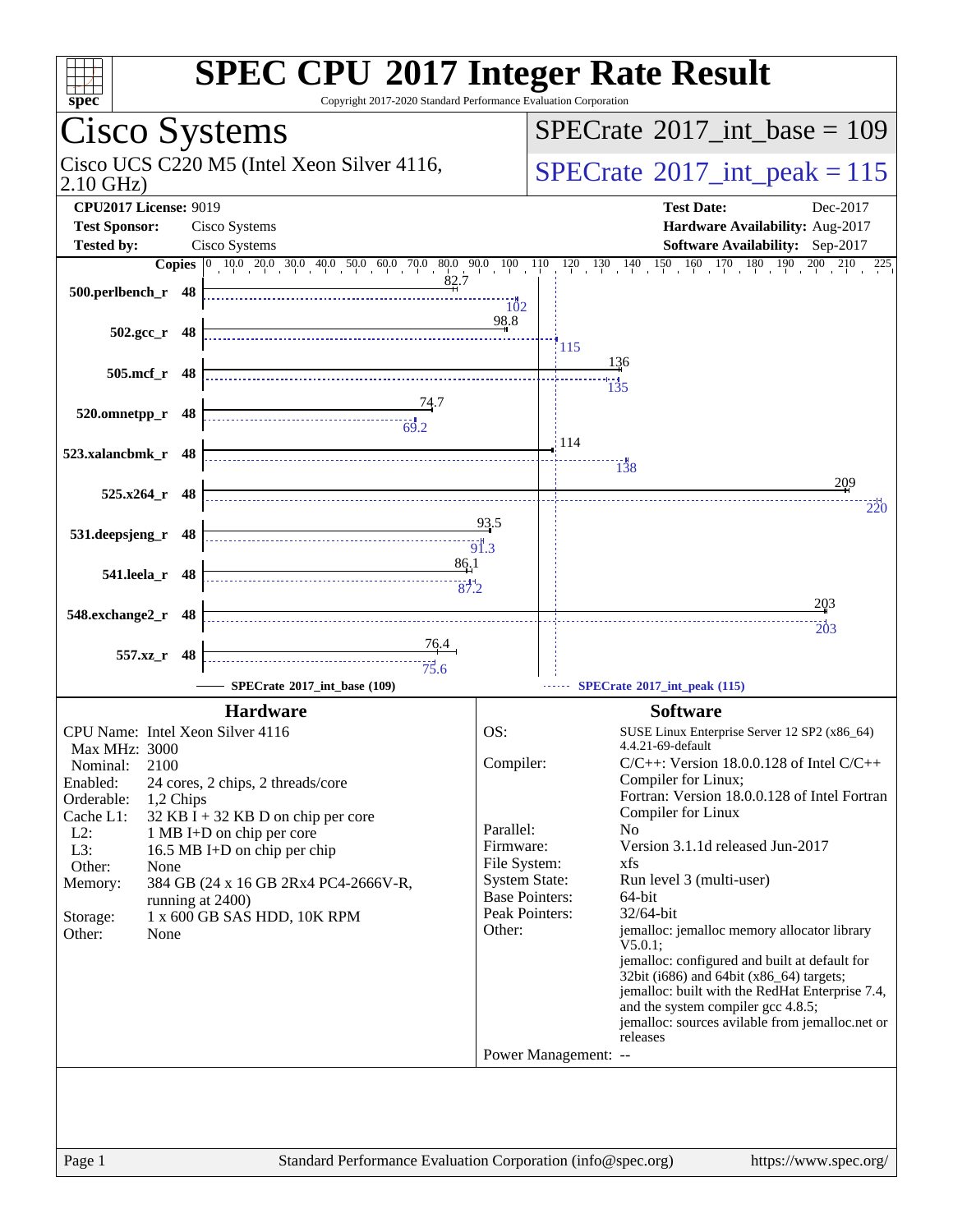![](_page_1_Picture_0.jpeg)

Copyright 2017-2020 Standard Performance Evaluation Corporation

### Cisco Systems

Cisco UCS C220 M5 (Intel Xeon Silver 4116,  $\vert$ [SPECrate](http://www.spec.org/auto/cpu2017/Docs/result-fields.html#SPECrate2017intpeak)®[2017\\_int\\_peak = 1](http://www.spec.org/auto/cpu2017/Docs/result-fields.html#SPECrate2017intpeak)15

 $SPECTate@2017_int\_base = 109$ 

2.10 GHz)

**[CPU2017 License:](http://www.spec.org/auto/cpu2017/Docs/result-fields.html#CPU2017License)** 9019 **[Test Date:](http://www.spec.org/auto/cpu2017/Docs/result-fields.html#TestDate)** Dec-2017 **[Test Sponsor:](http://www.spec.org/auto/cpu2017/Docs/result-fields.html#TestSponsor)** Cisco Systems **[Hardware Availability:](http://www.spec.org/auto/cpu2017/Docs/result-fields.html#HardwareAvailability)** Aug-2017 **[Tested by:](http://www.spec.org/auto/cpu2017/Docs/result-fields.html#Testedby)** Cisco Systems **[Software Availability:](http://www.spec.org/auto/cpu2017/Docs/result-fields.html#SoftwareAvailability)** Sep-2017

#### **[Results Table](http://www.spec.org/auto/cpu2017/Docs/result-fields.html#ResultsTable)**

|                                   | <b>Base</b>   |                |       |                |              |                |              |               | <b>Peak</b>    |              |                |              |                |              |  |
|-----------------------------------|---------------|----------------|-------|----------------|--------------|----------------|--------------|---------------|----------------|--------------|----------------|--------------|----------------|--------------|--|
| <b>Benchmark</b>                  | <b>Copies</b> | <b>Seconds</b> | Ratio | <b>Seconds</b> | <b>Ratio</b> | <b>Seconds</b> | <b>Ratio</b> | <b>Copies</b> | <b>Seconds</b> | <b>Ratio</b> | <b>Seconds</b> | <b>Ratio</b> | <b>Seconds</b> | <b>Ratio</b> |  |
| $500$ .perlbench r                | 48            | 924            | 82.7  | 939            | 81.4         | 922            | 82.9         | 48            | 744            | 103          | 750            | 102          | 747            | <u>102</u>   |  |
| $502.\text{gcc}$                  | 48            | 688            | 98.8  | 692            | 98.3         | 685            | 99.2         | 48            | 591            | 115          | 590            | 115          | 589            | 115          |  |
| $505$ .mcf r                      | 48            | 569            | 136   | 572            | 136          | 572            | 136          | 48            | 571            | 136          | 589            | 132          | 573            | <u> 135</u>  |  |
| 520.omnetpp_r                     | 48            | 844            | 74.7  | 843            | 74.7         | 842            | 74.8         | 48            | 906            | 69.5         | 914            | 68.9         | 910            | 69.2         |  |
| 523.xalancbmk r                   | 48            | 444            | 114   | 445            | 114          | 446            | 114          | 48            | 366            | 138          | 367            | 138          | 368            | 138          |  |
| 525.x264 r                        | 48            | 402            | 209   | 399            | 211          | 401            | 209          | 48            | 382            | 220          | 380            | 221          | 382            | 220          |  |
| 531.deepsjeng_r                   | 48            | 587            | 93.7  | 589            | 93.5         | 589            | 93.4         | 48            | 601            | 91.5         | 602            | 91.3         | 606            | 90.7         |  |
| 541.leela r                       | 48            | 907            | 87.6  | 923            | 86.1         | 927            | 85.8         | 48            | 896            | 88.7         | 912            | 87.2         | 914            | 87.0         |  |
| 548.exchange2_r                   | 48            | 620            | 203   | 619            | 203          | 620            | 203          | 48            | 619            | 203          | 619            | 203          | 619            | 203          |  |
| 557.xz r                          | 48            | 628            | 82.5  | 679            | 76.3         | 678            | 76.4         | 48            | <u>686</u>     | 75.6         | 686            | 75.5         | 686            | 75.6         |  |
| $SPECrate^{\circ}2017$ int base = | 109           |                |       |                |              |                |              |               |                |              |                |              |                |              |  |

**[SPECrate](http://www.spec.org/auto/cpu2017/Docs/result-fields.html#SPECrate2017intpeak)[2017\\_int\\_peak =](http://www.spec.org/auto/cpu2017/Docs/result-fields.html#SPECrate2017intpeak) 115**

Results appear in the [order in which they were run.](http://www.spec.org/auto/cpu2017/Docs/result-fields.html#RunOrder) Bold underlined text [indicates a median measurement.](http://www.spec.org/auto/cpu2017/Docs/result-fields.html#Median)

#### **[Submit Notes](http://www.spec.org/auto/cpu2017/Docs/result-fields.html#SubmitNotes)**

 The taskset mechanism was used to bind copies to processors. The config file option 'submit' was used to generate taskset commands to bind each copy to a specific processor. For details, please see the config file.

#### **[Operating System Notes](http://www.spec.org/auto/cpu2017/Docs/result-fields.html#OperatingSystemNotes)**

Stack size set to unlimited using "ulimit -s unlimited"

#### **[General Notes](http://www.spec.org/auto/cpu2017/Docs/result-fields.html#GeneralNotes)**

Environment variables set by runcpu before the start of the run: LD\_LIBRARY\_PATH = "/home/cpu2017/lib/ia32:/home/cpu2017/lib/intel64:/home/cpu2017/je5.0.1-32:/home/cpu2017/je5.0.1-64"

 Binaries compiled on a system with 1x Intel Core i7-4790 CPU + 32GB RAM memory using Redhat Enterprise Linux 7.4 Transparent Huge Pages enabled by default Prior to runcpu invocation Filesystem page cache synced and cleared with: sync; echo 3> /proc/sys/vm/drop\_caches

#### **[Platform Notes](http://www.spec.org/auto/cpu2017/Docs/result-fields.html#PlatformNotes)**

BIOS Settings: Intel HyperThreading Technology set to Enabled CPU performance set to Enterprise Power Performance Tuning set to OS

**(Continued on next page)**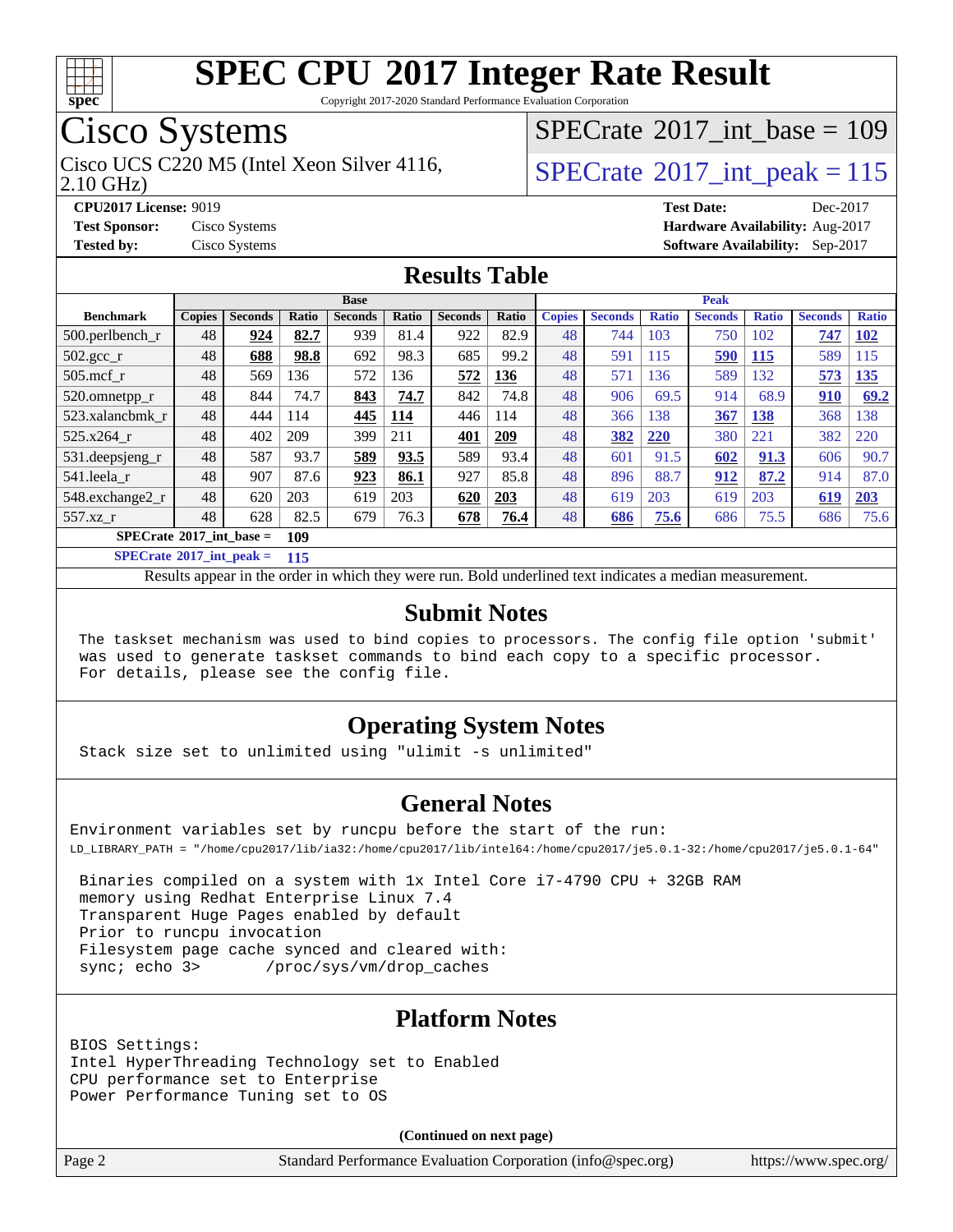![](_page_2_Picture_0.jpeg)

Copyright 2017-2020 Standard Performance Evaluation Corporation

#### Cisco Systems 2.10 GHz) Cisco UCS C220 M5 (Intel Xeon Silver 4116,  $\text{SPECrate}^{\otimes}2017\_int\_peak = 115$  $\text{SPECrate}^{\otimes}2017\_int\_peak = 115$  $\text{SPECrate}^{\otimes}2017\_int\_peak = 115$  $SPECTate$ <sup>®</sup>[2017\\_int\\_base =](http://www.spec.org/auto/cpu2017/Docs/result-fields.html#SPECrate2017intbase) 109 **[CPU2017 License:](http://www.spec.org/auto/cpu2017/Docs/result-fields.html#CPU2017License)** 9019 **[Test Date:](http://www.spec.org/auto/cpu2017/Docs/result-fields.html#TestDate)** Dec-2017 **[Test Sponsor:](http://www.spec.org/auto/cpu2017/Docs/result-fields.html#TestSponsor)** Cisco Systems **[Hardware Availability:](http://www.spec.org/auto/cpu2017/Docs/result-fields.html#HardwareAvailability)** Aug-2017 **[Tested by:](http://www.spec.org/auto/cpu2017/Docs/result-fields.html#Testedby)** Cisco Systems **[Software Availability:](http://www.spec.org/auto/cpu2017/Docs/result-fields.html#SoftwareAvailability)** Sep-2017 **[Platform Notes \(Continued\)](http://www.spec.org/auto/cpu2017/Docs/result-fields.html#PlatformNotes)** SNC set to Enabled IMC Interleaving set to 1-way Interleave Patrol Scrub set to Disabled Sysinfo program /home/cpu2017/bin/sysinfo Rev: r5797 of 2017-06-14 96c45e4568ad54c135fd618bcc091c0f running on linux-3joc Thu Dec 7 19:36:44 2017 SUT (System Under Test) info as seen by some common utilities. For more information on this section, see <https://www.spec.org/cpu2017/Docs/config.html#sysinfo> From /proc/cpuinfo model name : Intel(R) Xeon(R) Silver 4116 CPU @ 2.10GHz 2 "physical id"s (chips) 48 "processors" cores, siblings (Caution: counting these is hw and system dependent. The following excerpts from /proc/cpuinfo might not be reliable. Use with caution.) cpu cores : 12 siblings : 24 physical 0: cores 0 1 2 3 4 5 8 9 10 11 12 13 physical 1: cores 0 1 2 3 4 5 8 9 10 11 12 13 From lscpu: Architecture: x86\_64 CPU op-mode(s): 32-bit, 64-bit Byte Order: Little Endian  $CPU(s):$  48 On-line CPU(s) list: 0-47 Thread(s) per core: 2 Core(s) per socket: 12 Socket(s): 2 NUMA node(s): 4 Vendor ID: GenuineIntel CPU family: 6 Model: 85 Model name: Intel(R) Xeon(R) Silver 4116 CPU @ 2.10GHz Stepping: 4 CPU MHz: 1260.252 CPU max MHz: 3000.0000 CPU min MHz: 800.0000 BogoMIPS: 4190.13 Virtualization: VT-x L1d cache: 32K L1i cache: 32K L2 cache: 1024K L3 cache: 16896K NUMA node0 CPU(s): 0-2,6-8,24-26,30-32 **(Continued on next page)**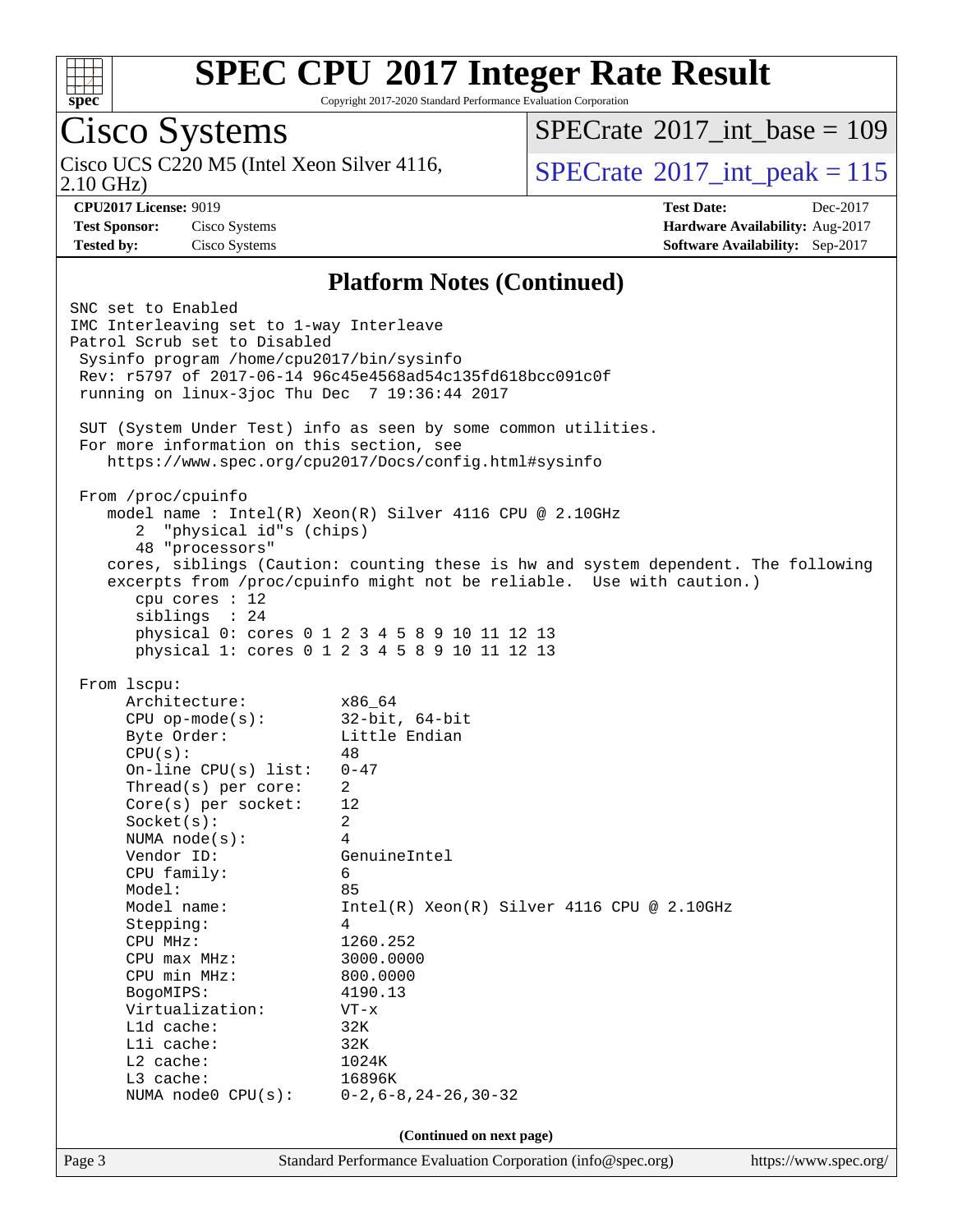![](_page_3_Picture_0.jpeg)

Copyright 2017-2020 Standard Performance Evaluation Corporation

Cisco Systems 2.10 GHz) Cisco UCS C220 M5 (Intel Xeon Silver 4116,  $\text{SPECrate}^{\otimes}2017\_int\_peak = 115$  $\text{SPECrate}^{\otimes}2017\_int\_peak = 115$  $\text{SPECrate}^{\otimes}2017\_int\_peak = 115$  $SPECTate$ <sup>®</sup>[2017\\_int\\_base =](http://www.spec.org/auto/cpu2017/Docs/result-fields.html#SPECrate2017intbase) 109 **[CPU2017 License:](http://www.spec.org/auto/cpu2017/Docs/result-fields.html#CPU2017License)** 9019 **[Test Date:](http://www.spec.org/auto/cpu2017/Docs/result-fields.html#TestDate)** Dec-2017 **[Test Sponsor:](http://www.spec.org/auto/cpu2017/Docs/result-fields.html#TestSponsor)** Cisco Systems **[Hardware Availability:](http://www.spec.org/auto/cpu2017/Docs/result-fields.html#HardwareAvailability)** Aug-2017 **[Tested by:](http://www.spec.org/auto/cpu2017/Docs/result-fields.html#Testedby)** Cisco Systems **[Software Availability:](http://www.spec.org/auto/cpu2017/Docs/result-fields.html#SoftwareAvailability)** Sep-2017 **[Platform Notes \(Continued\)](http://www.spec.org/auto/cpu2017/Docs/result-fields.html#PlatformNotes)** NUMA node1 CPU(s): 3-5,9-11,27-29,33-35 NUMA node2 CPU(s): 12-14,18-20,36-38,42-44 NUMA node3 CPU(s): 15-17,21-23,39-41,45-47 Flags: fpu vme de pse tsc msr pae mce cx8 apic sep mtrr pge mca cmov pat pse36 clflush dts acpi mmx fxsr sse sse2 ss ht tm pbe syscall nx pdpe1gb rdtscp lm constant\_tsc art arch\_perfmon pebs bts rep\_good nopl xtopology nonstop\_tsc aperfmperf eagerfpu pni pclmulqdq dtes64 monitor ds\_cpl vmx smx est tm2 ssse3 sdbg fma cx16 xtpr pdcm pcid dca sse4\_1 sse4\_2 x2apic movbe popcnt tsc\_deadline\_timer aes xsave avx f16c rdrand lahf\_lm abm 3dnowprefetch ida arat epb pln pts dtherm hwp hwp\_act\_window hwp\_epp hwp\_pkg\_req intel\_pt tpr\_shadow vnmi flexpriority ept vpid fsgsbase tsc\_adjust bmi1 hle avx2 smep bmi2 erms invpcid rtm cqm mpx avx512f avx512dq rdseed adx smap clflushopt clwb avx512cd avx512bw avx512vl xsaveopt xsavec xgetbv1 cqm\_llc cqm\_occup\_llc /proc/cpuinfo cache data cache size : 16896 KB From numactl --hardware WARNING: a numactl 'node' might or might not correspond to a physical chip. available: 4 nodes (0-3) node 0 cpus: 0 1 2 6 7 8 24 25 26 30 31 32 node 0 size: 95330 MB node 0 free: 92365 MB node 1 cpus: 3 4 5 9 10 11 27 28 29 33 34 35 node 1 size: 96760 MB node 1 free: 94227 MB node 2 cpus: 12 13 14 18 19 20 36 37 38 42 43 44 node 2 size: 96760 MB node 2 free: 93602 MB node 3 cpus: 15 16 17 21 22 23 39 40 41 45 46 47 node 3 size: 96758 MB node 3 free: 92804 MB node distances: node 0 1 2 3 0: 10 11 21 21 1: 11 10 21 21 2: 21 21 10 11 3: 21 21 11 10 From /proc/meminfo MemTotal: 394864160 kB HugePages\_Total: 0 Hugepagesize: 2048 kB /usr/bin/lsb\_release -d SUSE Linux Enterprise Server 12 SP2

**(Continued on next page)**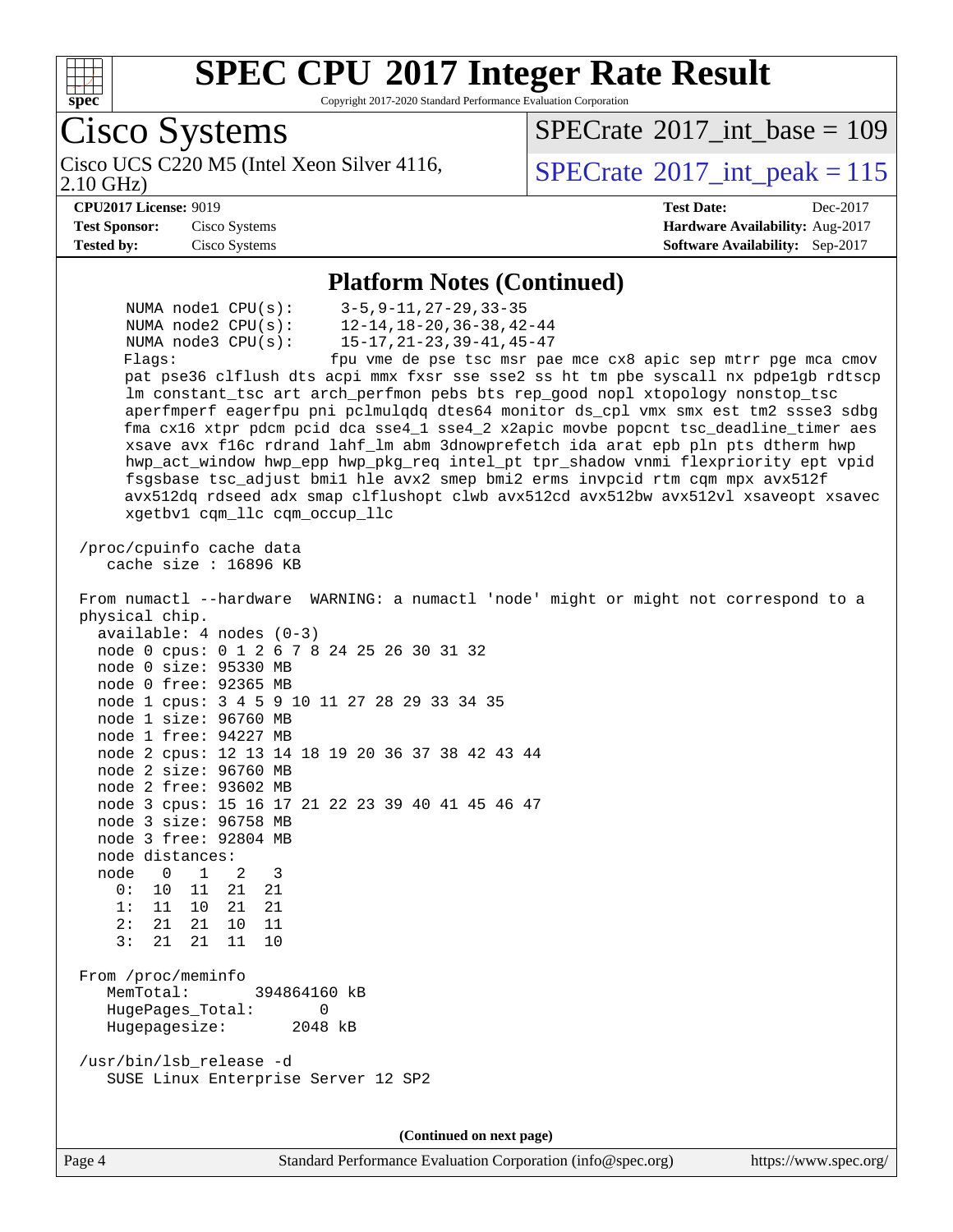![](_page_4_Picture_0.jpeg)

Copyright 2017-2020 Standard Performance Evaluation Corporation

## Cisco Systems

2.10 GHz) Cisco UCS C220 M5 (Intel Xeon Silver 4116,  $\text{SPECrate}^{\otimes}2017\_int\_peak = 115$  $\text{SPECrate}^{\otimes}2017\_int\_peak = 115$  $\text{SPECrate}^{\otimes}2017\_int\_peak = 115$ 

 $SPECrate$ <sup>®</sup>[2017\\_int\\_base =](http://www.spec.org/auto/cpu2017/Docs/result-fields.html#SPECrate2017intbase) 109

**[CPU2017 License:](http://www.spec.org/auto/cpu2017/Docs/result-fields.html#CPU2017License)** 9019 **[Test Date:](http://www.spec.org/auto/cpu2017/Docs/result-fields.html#TestDate)** Dec-2017 **[Test Sponsor:](http://www.spec.org/auto/cpu2017/Docs/result-fields.html#TestSponsor)** Cisco Systems **[Hardware Availability:](http://www.spec.org/auto/cpu2017/Docs/result-fields.html#HardwareAvailability)** Aug-2017 **[Tested by:](http://www.spec.org/auto/cpu2017/Docs/result-fields.html#Testedby)** Cisco Systems **[Software Availability:](http://www.spec.org/auto/cpu2017/Docs/result-fields.html#SoftwareAvailability)** Sep-2017

#### **[Platform Notes \(Continued\)](http://www.spec.org/auto/cpu2017/Docs/result-fields.html#PlatformNotes)**

 From /etc/\*release\* /etc/\*version\* SuSE-release: SUSE Linux Enterprise Server 12 (x86\_64) VERSION = 12 PATCHLEVEL = 2 # This file is deprecated and will be removed in a future service pack or release. # Please check /etc/os-release for details about this release. os-release: NAME="SLES" VERSION="12-SP2" VERSION\_ID="12.2" PRETTY NAME="SUSE Linux Enterprise Server 12 SP2" ID="sles" ANSI\_COLOR="0;32" CPE\_NAME="cpe:/o:suse:sles:12:sp2" uname -a: Linux linux-3joc 4.4.21-69-default #1 SMP Tue Oct 25 10:58:20 UTC 2016 (9464f67) x86\_64 x86\_64 x86\_64 GNU/Linux run-level 3 Dec 5 18:45 SPEC is set to: /home/cpu2017 Filesystem Type Size Used Avail Use% Mounted on /dev/sda3 xfs 516G 112G 404G 22% /home Additional information from dmidecode follows. WARNING: Use caution when you interpret this section. The 'dmidecode' program reads system data which is "intended to allow hardware to be accurately determined", but the intent may not be met, as there are frequent changes to hardware, firmware, and the "DMTF SMBIOS" standard. BIOS Cisco Systems, Inc. C220M5.3.1.1d.0.0615170645 06/15/2017 Memory: 24x 0xCE00 M393A2G40EB2-CTD 16 GB 2 rank 2666, configured at 2400 (End of data from sysinfo program) **[Compiler Version Notes](http://www.spec.org/auto/cpu2017/Docs/result-fields.html#CompilerVersionNotes)** ============================================================================== C  $\vert$  500.perlbench r(base, peak) 502.gcc r(base, peak) 505.mcf r(base, | peak) 525.x264\_r(base, peak) 557.xz\_r(base, peak) ----------------------------------------------------------------------------- icc (ICC) 18.0.0 20170811 Copyright (C) 1985-2017 Intel Corporation. All rights reserved. ------------------------------------------------------------------------------

**(Continued on next page)**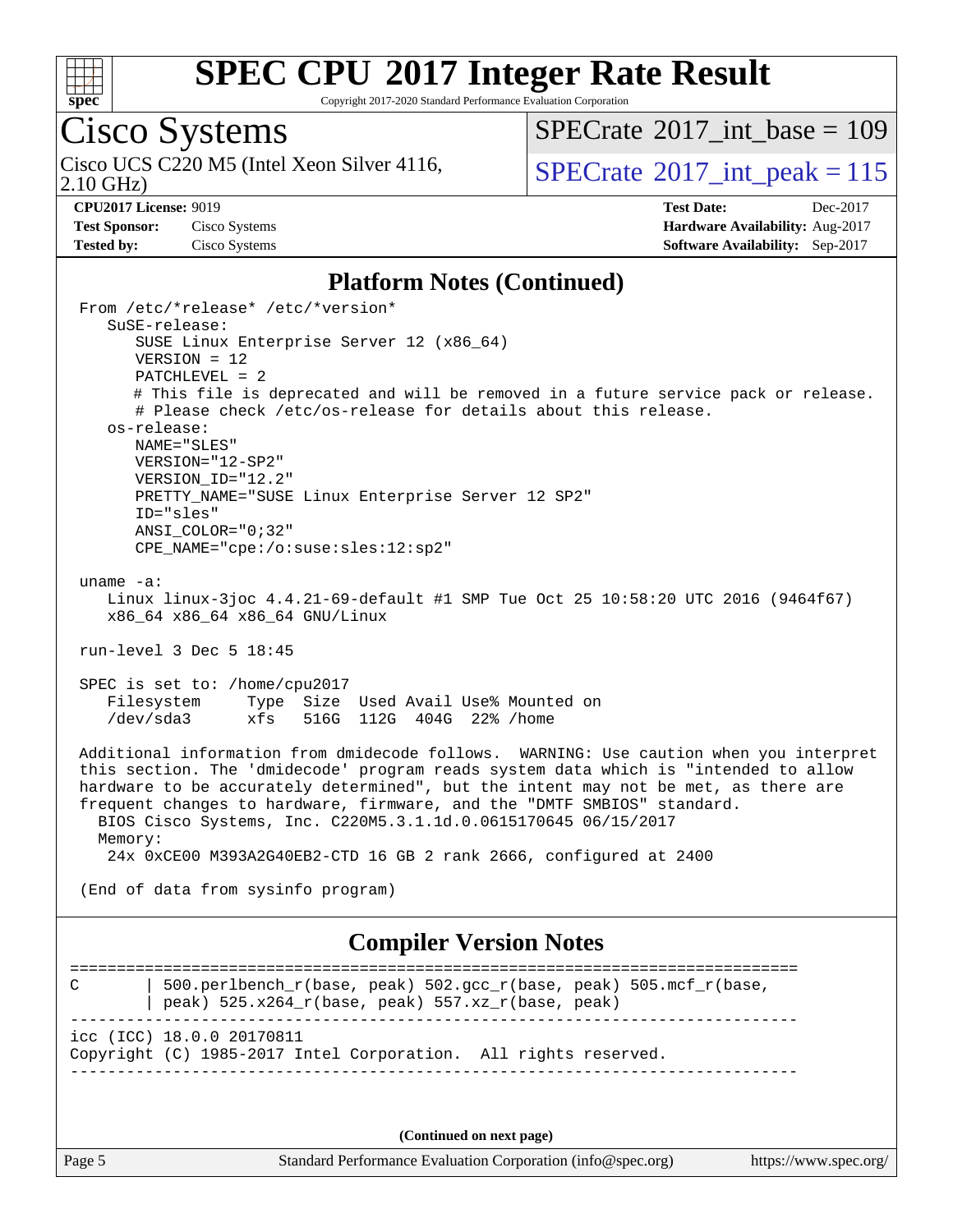![](_page_5_Picture_0.jpeg)

Copyright 2017-2020 Standard Performance Evaluation Corporation

# Cisco Systems

 $SPECTate@2017_int\_base = 109$ 

Cisco UCS C220 M5 (Intel Xeon Silver 4116,  $\text{SPECrate}$  $\text{SPECrate}$  $\text{SPECrate}$ <sup>®</sup>[2017\\_int\\_peak = 1](http://www.spec.org/auto/cpu2017/Docs/result-fields.html#SPECrate2017intpeak)15

2.10 GHz)

**[CPU2017 License:](http://www.spec.org/auto/cpu2017/Docs/result-fields.html#CPU2017License)** 9019 **[Test Date:](http://www.spec.org/auto/cpu2017/Docs/result-fields.html#TestDate)** Dec-2017 **[Test Sponsor:](http://www.spec.org/auto/cpu2017/Docs/result-fields.html#TestSponsor)** Cisco Systems **[Hardware Availability:](http://www.spec.org/auto/cpu2017/Docs/result-fields.html#HardwareAvailability)** Aug-2017 **[Tested by:](http://www.spec.org/auto/cpu2017/Docs/result-fields.html#Testedby)** Cisco Systems **[Software Availability:](http://www.spec.org/auto/cpu2017/Docs/result-fields.html#SoftwareAvailability)** Sep-2017

#### **[Compiler Version Notes \(Continued\)](http://www.spec.org/auto/cpu2017/Docs/result-fields.html#CompilerVersionNotes)**

| $C++$                                    | 520.omnetpp $r(base, peak)$ 523.xalancbmk $r(base, peak)$<br>531.deepsjeng $r(base, peak)$ 541.leela $r(base, peak)$ |  |  |  |  |  |  |
|------------------------------------------|----------------------------------------------------------------------------------------------------------------------|--|--|--|--|--|--|
|                                          | icpc (ICC) 18.0.0 20170811<br>Copyright (C) 1985-2017 Intel Corporation. All rights reserved.                        |  |  |  |  |  |  |
|                                          |                                                                                                                      |  |  |  |  |  |  |
| Fortran   548. $exchange2 r(base, peak)$ |                                                                                                                      |  |  |  |  |  |  |
|                                          | ifort (IFORT) 18.0.0 20170811<br>Copyright (C) 1985-2017 Intel Corporation. All rights reserved.                     |  |  |  |  |  |  |

------------------------------------------------------------------------------

**[Base Compiler Invocation](http://www.spec.org/auto/cpu2017/Docs/result-fields.html#BaseCompilerInvocation)**

[C benchmarks](http://www.spec.org/auto/cpu2017/Docs/result-fields.html#Cbenchmarks): [icc](http://www.spec.org/cpu2017/results/res2017q4/cpu2017-20171211-01546.flags.html#user_CCbase_intel_icc_18.0_66fc1ee009f7361af1fbd72ca7dcefbb700085f36577c54f309893dd4ec40d12360134090235512931783d35fd58c0460139e722d5067c5574d8eaf2b3e37e92)

[C++ benchmarks:](http://www.spec.org/auto/cpu2017/Docs/result-fields.html#CXXbenchmarks) [icpc](http://www.spec.org/cpu2017/results/res2017q4/cpu2017-20171211-01546.flags.html#user_CXXbase_intel_icpc_18.0_c510b6838c7f56d33e37e94d029a35b4a7bccf4766a728ee175e80a419847e808290a9b78be685c44ab727ea267ec2f070ec5dc83b407c0218cded6866a35d07)

[Fortran benchmarks](http://www.spec.org/auto/cpu2017/Docs/result-fields.html#Fortranbenchmarks): [ifort](http://www.spec.org/cpu2017/results/res2017q4/cpu2017-20171211-01546.flags.html#user_FCbase_intel_ifort_18.0_8111460550e3ca792625aed983ce982f94888b8b503583aa7ba2b8303487b4d8a21a13e7191a45c5fd58ff318f48f9492884d4413fa793fd88dd292cad7027ca)

### **[Base Portability Flags](http://www.spec.org/auto/cpu2017/Docs/result-fields.html#BasePortabilityFlags)**

 500.perlbench\_r: [-DSPEC\\_LP64](http://www.spec.org/cpu2017/results/res2017q4/cpu2017-20171211-01546.flags.html#b500.perlbench_r_basePORTABILITY_DSPEC_LP64) [-DSPEC\\_LINUX\\_X64](http://www.spec.org/cpu2017/results/res2017q4/cpu2017-20171211-01546.flags.html#b500.perlbench_r_baseCPORTABILITY_DSPEC_LINUX_X64) 502.gcc\_r: [-DSPEC\\_LP64](http://www.spec.org/cpu2017/results/res2017q4/cpu2017-20171211-01546.flags.html#suite_basePORTABILITY502_gcc_r_DSPEC_LP64) 505.mcf\_r: [-DSPEC\\_LP64](http://www.spec.org/cpu2017/results/res2017q4/cpu2017-20171211-01546.flags.html#suite_basePORTABILITY505_mcf_r_DSPEC_LP64) 520.omnetpp\_r: [-DSPEC\\_LP64](http://www.spec.org/cpu2017/results/res2017q4/cpu2017-20171211-01546.flags.html#suite_basePORTABILITY520_omnetpp_r_DSPEC_LP64) 523.xalancbmk\_r: [-DSPEC\\_LP64](http://www.spec.org/cpu2017/results/res2017q4/cpu2017-20171211-01546.flags.html#suite_basePORTABILITY523_xalancbmk_r_DSPEC_LP64) [-DSPEC\\_LINUX](http://www.spec.org/cpu2017/results/res2017q4/cpu2017-20171211-01546.flags.html#b523.xalancbmk_r_baseCXXPORTABILITY_DSPEC_LINUX) 525.x264\_r: [-DSPEC\\_LP64](http://www.spec.org/cpu2017/results/res2017q4/cpu2017-20171211-01546.flags.html#suite_basePORTABILITY525_x264_r_DSPEC_LP64) 531.deepsjeng\_r: [-DSPEC\\_LP64](http://www.spec.org/cpu2017/results/res2017q4/cpu2017-20171211-01546.flags.html#suite_basePORTABILITY531_deepsjeng_r_DSPEC_LP64) 541.leela\_r: [-DSPEC\\_LP64](http://www.spec.org/cpu2017/results/res2017q4/cpu2017-20171211-01546.flags.html#suite_basePORTABILITY541_leela_r_DSPEC_LP64) 548.exchange2\_r: [-DSPEC\\_LP64](http://www.spec.org/cpu2017/results/res2017q4/cpu2017-20171211-01546.flags.html#suite_basePORTABILITY548_exchange2_r_DSPEC_LP64) 557.xz\_r: [-DSPEC\\_LP64](http://www.spec.org/cpu2017/results/res2017q4/cpu2017-20171211-01546.flags.html#suite_basePORTABILITY557_xz_r_DSPEC_LP64)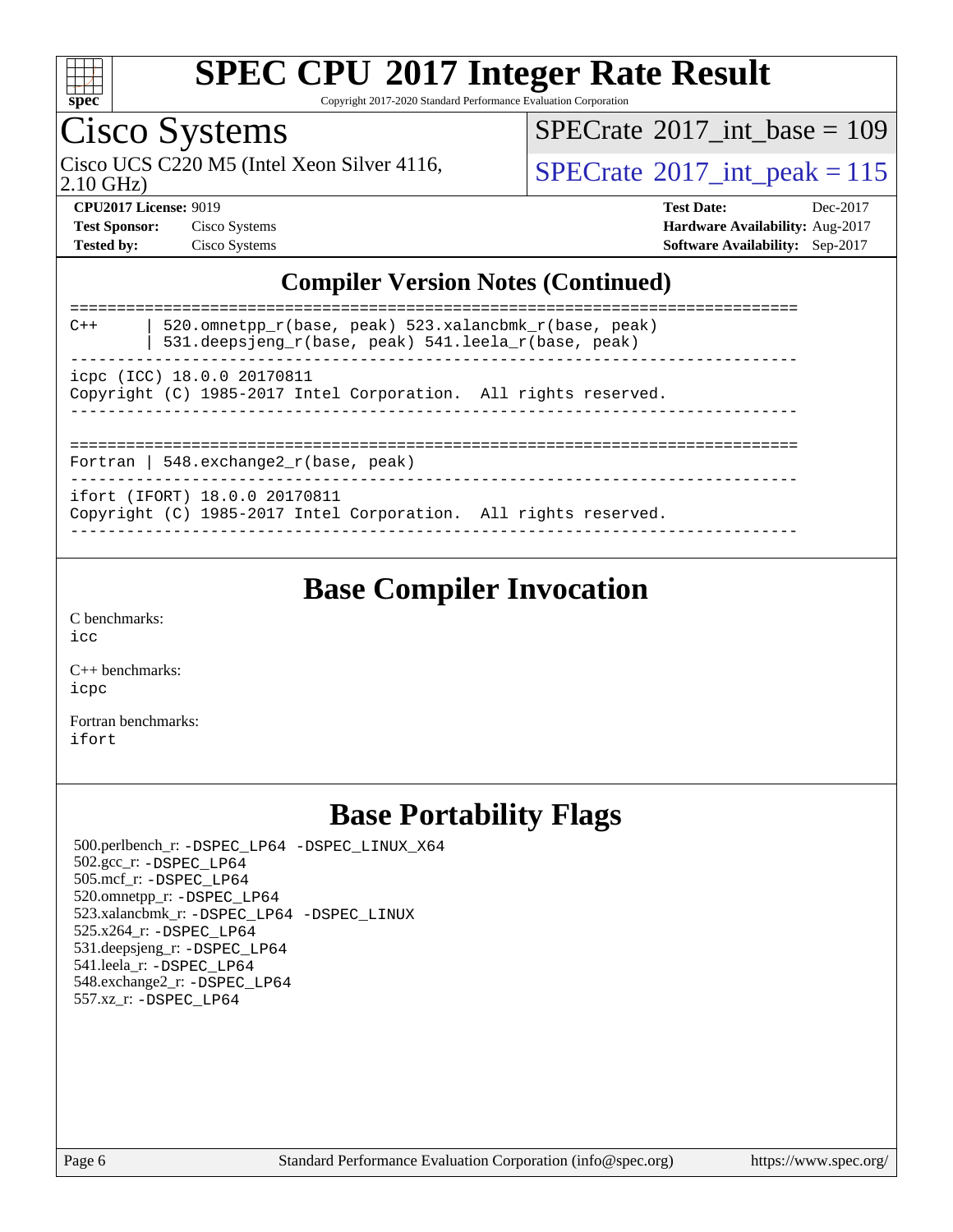![](_page_6_Picture_0.jpeg)

Copyright 2017-2020 Standard Performance Evaluation Corporation

### Cisco Systems

2.10 GHz)

 $SPECTate@2017_int\_base = 109$ 

Cisco UCS C220 M5 (Intel Xeon Silver 4116,  $\vert$ [SPECrate](http://www.spec.org/auto/cpu2017/Docs/result-fields.html#SPECrate2017intpeak)®[2017\\_int\\_peak = 1](http://www.spec.org/auto/cpu2017/Docs/result-fields.html#SPECrate2017intpeak)15

**[CPU2017 License:](http://www.spec.org/auto/cpu2017/Docs/result-fields.html#CPU2017License)** 9019 **[Test Date:](http://www.spec.org/auto/cpu2017/Docs/result-fields.html#TestDate)** Dec-2017 **[Test Sponsor:](http://www.spec.org/auto/cpu2017/Docs/result-fields.html#TestSponsor)** Cisco Systems **[Hardware Availability:](http://www.spec.org/auto/cpu2017/Docs/result-fields.html#HardwareAvailability)** Aug-2017 **[Tested by:](http://www.spec.org/auto/cpu2017/Docs/result-fields.html#Testedby)** Cisco Systems **[Software Availability:](http://www.spec.org/auto/cpu2017/Docs/result-fields.html#SoftwareAvailability)** Sep-2017

### **[Base Optimization Flags](http://www.spec.org/auto/cpu2017/Docs/result-fields.html#BaseOptimizationFlags)**

#### [C benchmarks](http://www.spec.org/auto/cpu2017/Docs/result-fields.html#Cbenchmarks):

[-Wl,-z,muldefs](http://www.spec.org/cpu2017/results/res2017q4/cpu2017-20171211-01546.flags.html#user_CCbase_link_force_multiple1_b4cbdb97b34bdee9ceefcfe54f4c8ea74255f0b02a4b23e853cdb0e18eb4525ac79b5a88067c842dd0ee6996c24547a27a4b99331201badda8798ef8a743f577) [-xCORE-AVX512](http://www.spec.org/cpu2017/results/res2017q4/cpu2017-20171211-01546.flags.html#user_CCbase_f-xCORE-AVX512) [-ipo](http://www.spec.org/cpu2017/results/res2017q4/cpu2017-20171211-01546.flags.html#user_CCbase_f-ipo) [-O3](http://www.spec.org/cpu2017/results/res2017q4/cpu2017-20171211-01546.flags.html#user_CCbase_f-O3) [-no-prec-div](http://www.spec.org/cpu2017/results/res2017q4/cpu2017-20171211-01546.flags.html#user_CCbase_f-no-prec-div) [-qopt-mem-layout-trans=3](http://www.spec.org/cpu2017/results/res2017q4/cpu2017-20171211-01546.flags.html#user_CCbase_f-qopt-mem-layout-trans_de80db37974c74b1f0e20d883f0b675c88c3b01e9d123adea9b28688d64333345fb62bc4a798493513fdb68f60282f9a726aa07f478b2f7113531aecce732043) [-L/usr/local/je5.0.1-64/lib](http://www.spec.org/cpu2017/results/res2017q4/cpu2017-20171211-01546.flags.html#user_CCbase_jemalloc_link_path64_4b10a636b7bce113509b17f3bd0d6226c5fb2346b9178c2d0232c14f04ab830f976640479e5c33dc2bcbbdad86ecfb6634cbbd4418746f06f368b512fced5394) [-ljemalloc](http://www.spec.org/cpu2017/results/res2017q4/cpu2017-20171211-01546.flags.html#user_CCbase_jemalloc_link_lib_d1249b907c500fa1c0672f44f562e3d0f79738ae9e3c4a9c376d49f265a04b9c99b167ecedbf6711b3085be911c67ff61f150a17b3472be731631ba4d0471706)

[C++ benchmarks](http://www.spec.org/auto/cpu2017/Docs/result-fields.html#CXXbenchmarks):

[-Wl,-z,muldefs](http://www.spec.org/cpu2017/results/res2017q4/cpu2017-20171211-01546.flags.html#user_CXXbase_link_force_multiple1_b4cbdb97b34bdee9ceefcfe54f4c8ea74255f0b02a4b23e853cdb0e18eb4525ac79b5a88067c842dd0ee6996c24547a27a4b99331201badda8798ef8a743f577) [-xCORE-AVX512](http://www.spec.org/cpu2017/results/res2017q4/cpu2017-20171211-01546.flags.html#user_CXXbase_f-xCORE-AVX512) [-ipo](http://www.spec.org/cpu2017/results/res2017q4/cpu2017-20171211-01546.flags.html#user_CXXbase_f-ipo) [-O3](http://www.spec.org/cpu2017/results/res2017q4/cpu2017-20171211-01546.flags.html#user_CXXbase_f-O3) [-no-prec-div](http://www.spec.org/cpu2017/results/res2017q4/cpu2017-20171211-01546.flags.html#user_CXXbase_f-no-prec-div) [-qopt-mem-layout-trans=3](http://www.spec.org/cpu2017/results/res2017q4/cpu2017-20171211-01546.flags.html#user_CXXbase_f-qopt-mem-layout-trans_de80db37974c74b1f0e20d883f0b675c88c3b01e9d123adea9b28688d64333345fb62bc4a798493513fdb68f60282f9a726aa07f478b2f7113531aecce732043) [-L/usr/local/je5.0.1-64/lib](http://www.spec.org/cpu2017/results/res2017q4/cpu2017-20171211-01546.flags.html#user_CXXbase_jemalloc_link_path64_4b10a636b7bce113509b17f3bd0d6226c5fb2346b9178c2d0232c14f04ab830f976640479e5c33dc2bcbbdad86ecfb6634cbbd4418746f06f368b512fced5394) [-ljemalloc](http://www.spec.org/cpu2017/results/res2017q4/cpu2017-20171211-01546.flags.html#user_CXXbase_jemalloc_link_lib_d1249b907c500fa1c0672f44f562e3d0f79738ae9e3c4a9c376d49f265a04b9c99b167ecedbf6711b3085be911c67ff61f150a17b3472be731631ba4d0471706)

[Fortran benchmarks:](http://www.spec.org/auto/cpu2017/Docs/result-fields.html#Fortranbenchmarks)

[-Wl,-z,muldefs](http://www.spec.org/cpu2017/results/res2017q4/cpu2017-20171211-01546.flags.html#user_FCbase_link_force_multiple1_b4cbdb97b34bdee9ceefcfe54f4c8ea74255f0b02a4b23e853cdb0e18eb4525ac79b5a88067c842dd0ee6996c24547a27a4b99331201badda8798ef8a743f577) [-xCORE-AVX512](http://www.spec.org/cpu2017/results/res2017q4/cpu2017-20171211-01546.flags.html#user_FCbase_f-xCORE-AVX512) [-ipo](http://www.spec.org/cpu2017/results/res2017q4/cpu2017-20171211-01546.flags.html#user_FCbase_f-ipo) [-O3](http://www.spec.org/cpu2017/results/res2017q4/cpu2017-20171211-01546.flags.html#user_FCbase_f-O3) [-no-prec-div](http://www.spec.org/cpu2017/results/res2017q4/cpu2017-20171211-01546.flags.html#user_FCbase_f-no-prec-div) [-qopt-mem-layout-trans=3](http://www.spec.org/cpu2017/results/res2017q4/cpu2017-20171211-01546.flags.html#user_FCbase_f-qopt-mem-layout-trans_de80db37974c74b1f0e20d883f0b675c88c3b01e9d123adea9b28688d64333345fb62bc4a798493513fdb68f60282f9a726aa07f478b2f7113531aecce732043) [-nostandard-realloc-lhs](http://www.spec.org/cpu2017/results/res2017q4/cpu2017-20171211-01546.flags.html#user_FCbase_f_2003_std_realloc_82b4557e90729c0f113870c07e44d33d6f5a304b4f63d4c15d2d0f1fab99f5daaed73bdb9275d9ae411527f28b936061aa8b9c8f2d63842963b95c9dd6426b8a) [-align array32byte](http://www.spec.org/cpu2017/results/res2017q4/cpu2017-20171211-01546.flags.html#user_FCbase_align_array32byte_b982fe038af199962ba9a80c053b8342c548c85b40b8e86eb3cc33dee0d7986a4af373ac2d51c3f7cf710a18d62fdce2948f201cd044323541f22fc0fffc51b6) [-L/usr/local/je5.0.1-64/lib](http://www.spec.org/cpu2017/results/res2017q4/cpu2017-20171211-01546.flags.html#user_FCbase_jemalloc_link_path64_4b10a636b7bce113509b17f3bd0d6226c5fb2346b9178c2d0232c14f04ab830f976640479e5c33dc2bcbbdad86ecfb6634cbbd4418746f06f368b512fced5394) [-ljemalloc](http://www.spec.org/cpu2017/results/res2017q4/cpu2017-20171211-01546.flags.html#user_FCbase_jemalloc_link_lib_d1249b907c500fa1c0672f44f562e3d0f79738ae9e3c4a9c376d49f265a04b9c99b167ecedbf6711b3085be911c67ff61f150a17b3472be731631ba4d0471706)

### **[Base Other Flags](http://www.spec.org/auto/cpu2017/Docs/result-fields.html#BaseOtherFlags)**

[C benchmarks](http://www.spec.org/auto/cpu2017/Docs/result-fields.html#Cbenchmarks):  $-m64 - std= c11$  $-m64 - std= c11$ 

[C++ benchmarks:](http://www.spec.org/auto/cpu2017/Docs/result-fields.html#CXXbenchmarks) [-m64](http://www.spec.org/cpu2017/results/res2017q4/cpu2017-20171211-01546.flags.html#user_CXXbase_intel_intel64_18.0_af43caccfc8ded86e7699f2159af6efc7655f51387b94da716254467f3c01020a5059329e2569e4053f409e7c9202a7efc638f7a6d1ffb3f52dea4a3e31d82ab)

[Fortran benchmarks](http://www.spec.org/auto/cpu2017/Docs/result-fields.html#Fortranbenchmarks): [-m64](http://www.spec.org/cpu2017/results/res2017q4/cpu2017-20171211-01546.flags.html#user_FCbase_intel_intel64_18.0_af43caccfc8ded86e7699f2159af6efc7655f51387b94da716254467f3c01020a5059329e2569e4053f409e7c9202a7efc638f7a6d1ffb3f52dea4a3e31d82ab)

### **[Peak Compiler Invocation](http://www.spec.org/auto/cpu2017/Docs/result-fields.html#PeakCompilerInvocation)**

[C benchmarks](http://www.spec.org/auto/cpu2017/Docs/result-fields.html#Cbenchmarks): [icc](http://www.spec.org/cpu2017/results/res2017q4/cpu2017-20171211-01546.flags.html#user_CCpeak_intel_icc_18.0_66fc1ee009f7361af1fbd72ca7dcefbb700085f36577c54f309893dd4ec40d12360134090235512931783d35fd58c0460139e722d5067c5574d8eaf2b3e37e92)

[C++ benchmarks:](http://www.spec.org/auto/cpu2017/Docs/result-fields.html#CXXbenchmarks) [icpc](http://www.spec.org/cpu2017/results/res2017q4/cpu2017-20171211-01546.flags.html#user_CXXpeak_intel_icpc_18.0_c510b6838c7f56d33e37e94d029a35b4a7bccf4766a728ee175e80a419847e808290a9b78be685c44ab727ea267ec2f070ec5dc83b407c0218cded6866a35d07)

[Fortran benchmarks](http://www.spec.org/auto/cpu2017/Docs/result-fields.html#Fortranbenchmarks): [ifort](http://www.spec.org/cpu2017/results/res2017q4/cpu2017-20171211-01546.flags.html#user_FCpeak_intel_ifort_18.0_8111460550e3ca792625aed983ce982f94888b8b503583aa7ba2b8303487b4d8a21a13e7191a45c5fd58ff318f48f9492884d4413fa793fd88dd292cad7027ca)

### **[Peak Portability Flags](http://www.spec.org/auto/cpu2017/Docs/result-fields.html#PeakPortabilityFlags)**

 500.perlbench\_r: [-DSPEC\\_LP64](http://www.spec.org/cpu2017/results/res2017q4/cpu2017-20171211-01546.flags.html#b500.perlbench_r_peakPORTABILITY_DSPEC_LP64) [-DSPEC\\_LINUX\\_X64](http://www.spec.org/cpu2017/results/res2017q4/cpu2017-20171211-01546.flags.html#b500.perlbench_r_peakCPORTABILITY_DSPEC_LINUX_X64) 502.gcc\_r: [-D\\_FILE\\_OFFSET\\_BITS=64](http://www.spec.org/cpu2017/results/res2017q4/cpu2017-20171211-01546.flags.html#user_peakPORTABILITY502_gcc_r_file_offset_bits_64_5ae949a99b284ddf4e95728d47cb0843d81b2eb0e18bdfe74bbf0f61d0b064f4bda2f10ea5eb90e1dcab0e84dbc592acfc5018bc955c18609f94ddb8d550002c)

**(Continued on next page)**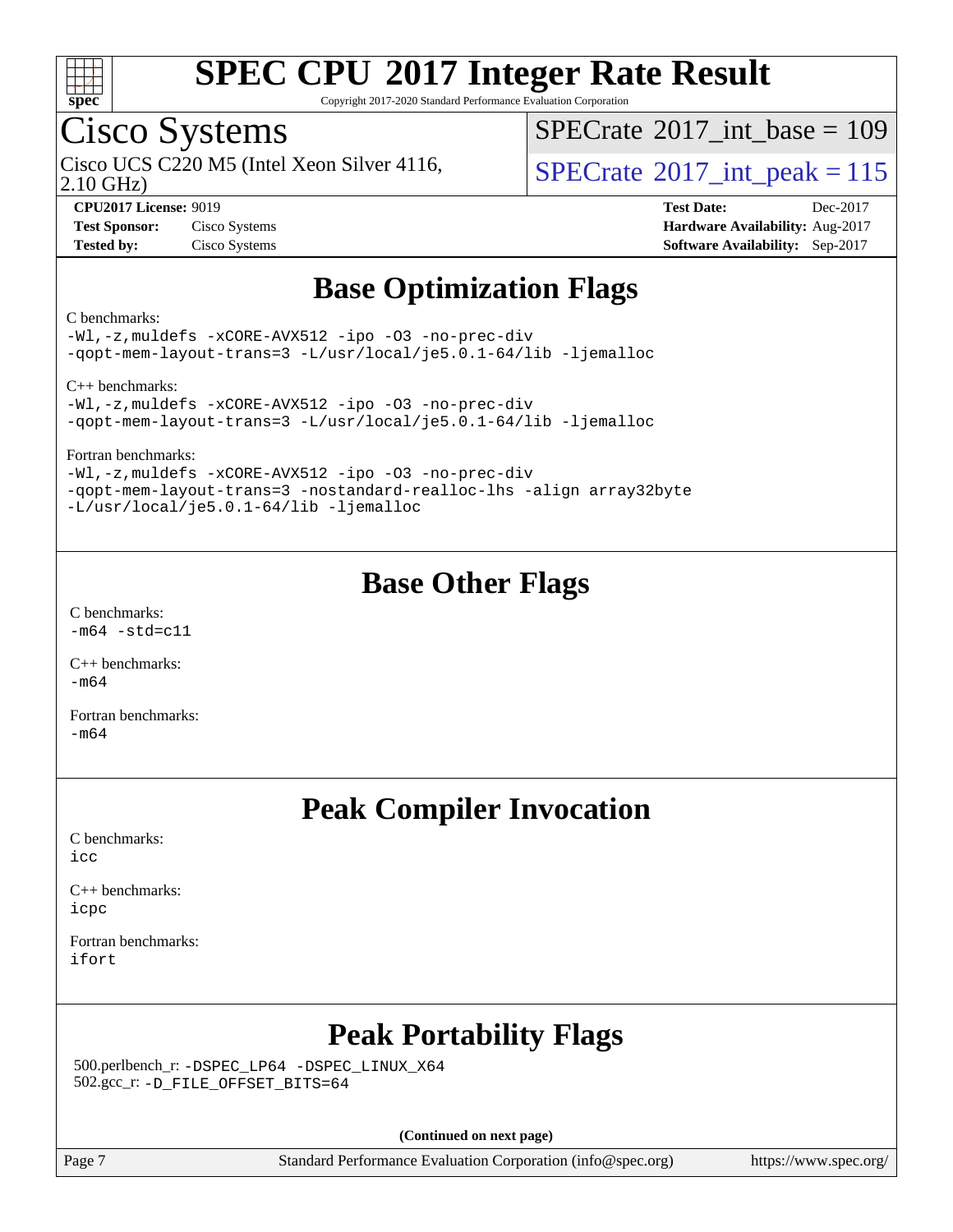![](_page_7_Picture_0.jpeg)

Copyright 2017-2020 Standard Performance Evaluation Corporation

### Cisco Systems

2.10 GHz) Cisco UCS C220 M5 (Intel Xeon Silver 4116,  $\text{SPECrate}$  $\text{SPECrate}$  $\text{SPECrate}$ <sup>®</sup>[2017\\_int\\_peak = 1](http://www.spec.org/auto/cpu2017/Docs/result-fields.html#SPECrate2017intpeak)15

 $SPECTate$ <sup>®</sup>[2017\\_int\\_base =](http://www.spec.org/auto/cpu2017/Docs/result-fields.html#SPECrate2017intbase) 109

**[Test Sponsor:](http://www.spec.org/auto/cpu2017/Docs/result-fields.html#TestSponsor)** Cisco Systems **Cisco Systems [Hardware Availability:](http://www.spec.org/auto/cpu2017/Docs/result-fields.html#HardwareAvailability)** Aug-2017 **[Tested by:](http://www.spec.org/auto/cpu2017/Docs/result-fields.html#Testedby)** Cisco Systems **[Software Availability:](http://www.spec.org/auto/cpu2017/Docs/result-fields.html#SoftwareAvailability)** Sep-2017

**[CPU2017 License:](http://www.spec.org/auto/cpu2017/Docs/result-fields.html#CPU2017License)** 9019 **[Test Date:](http://www.spec.org/auto/cpu2017/Docs/result-fields.html#TestDate)** Dec-2017

### **[Peak Portability Flags \(Continued\)](http://www.spec.org/auto/cpu2017/Docs/result-fields.html#PeakPortabilityFlags)**

 505.mcf\_r: [-DSPEC\\_LP64](http://www.spec.org/cpu2017/results/res2017q4/cpu2017-20171211-01546.flags.html#suite_peakPORTABILITY505_mcf_r_DSPEC_LP64) 520.omnetpp\_r: [-DSPEC\\_LP64](http://www.spec.org/cpu2017/results/res2017q4/cpu2017-20171211-01546.flags.html#suite_peakPORTABILITY520_omnetpp_r_DSPEC_LP64) 523.xalancbmk\_r: [-D\\_FILE\\_OFFSET\\_BITS=64](http://www.spec.org/cpu2017/results/res2017q4/cpu2017-20171211-01546.flags.html#user_peakPORTABILITY523_xalancbmk_r_file_offset_bits_64_5ae949a99b284ddf4e95728d47cb0843d81b2eb0e18bdfe74bbf0f61d0b064f4bda2f10ea5eb90e1dcab0e84dbc592acfc5018bc955c18609f94ddb8d550002c) [-DSPEC\\_LINUX](http://www.spec.org/cpu2017/results/res2017q4/cpu2017-20171211-01546.flags.html#b523.xalancbmk_r_peakCXXPORTABILITY_DSPEC_LINUX) 525.x264\_r: [-DSPEC\\_LP64](http://www.spec.org/cpu2017/results/res2017q4/cpu2017-20171211-01546.flags.html#suite_peakPORTABILITY525_x264_r_DSPEC_LP64) 531.deepsjeng\_r: [-DSPEC\\_LP64](http://www.spec.org/cpu2017/results/res2017q4/cpu2017-20171211-01546.flags.html#suite_peakPORTABILITY531_deepsjeng_r_DSPEC_LP64) 541.leela\_r: [-DSPEC\\_LP64](http://www.spec.org/cpu2017/results/res2017q4/cpu2017-20171211-01546.flags.html#suite_peakPORTABILITY541_leela_r_DSPEC_LP64) 548.exchange2\_r: [-DSPEC\\_LP64](http://www.spec.org/cpu2017/results/res2017q4/cpu2017-20171211-01546.flags.html#suite_peakPORTABILITY548_exchange2_r_DSPEC_LP64) 557.xz\_r: [-DSPEC\\_LP64](http://www.spec.org/cpu2017/results/res2017q4/cpu2017-20171211-01546.flags.html#suite_peakPORTABILITY557_xz_r_DSPEC_LP64)

### **[Peak Optimization Flags](http://www.spec.org/auto/cpu2017/Docs/result-fields.html#PeakOptimizationFlags)**

[C benchmarks](http://www.spec.org/auto/cpu2017/Docs/result-fields.html#Cbenchmarks):

 500.perlbench\_r: [-Wl,-z,muldefs](http://www.spec.org/cpu2017/results/res2017q4/cpu2017-20171211-01546.flags.html#user_peakEXTRA_LDFLAGS500_perlbench_r_link_force_multiple1_b4cbdb97b34bdee9ceefcfe54f4c8ea74255f0b02a4b23e853cdb0e18eb4525ac79b5a88067c842dd0ee6996c24547a27a4b99331201badda8798ef8a743f577) [-prof-gen](http://www.spec.org/cpu2017/results/res2017q4/cpu2017-20171211-01546.flags.html#user_peakPASS1_CFLAGSPASS1_LDFLAGS500_perlbench_r_prof_gen_5aa4926d6013ddb2a31985c654b3eb18169fc0c6952a63635c234f711e6e63dd76e94ad52365559451ec499a2cdb89e4dc58ba4c67ef54ca681ffbe1461d6b36)(pass 1) [-prof-use](http://www.spec.org/cpu2017/results/res2017q4/cpu2017-20171211-01546.flags.html#user_peakPASS2_CFLAGSPASS2_LDFLAGS500_perlbench_r_prof_use_1a21ceae95f36a2b53c25747139a6c16ca95bd9def2a207b4f0849963b97e94f5260e30a0c64f4bb623698870e679ca08317ef8150905d41bd88c6f78df73f19)(pass 2) [-ipo](http://www.spec.org/cpu2017/results/res2017q4/cpu2017-20171211-01546.flags.html#user_peakPASS1_COPTIMIZEPASS2_COPTIMIZE500_perlbench_r_f-ipo) [-xCORE-AVX512](http://www.spec.org/cpu2017/results/res2017q4/cpu2017-20171211-01546.flags.html#user_peakPASS2_COPTIMIZE500_perlbench_r_f-xCORE-AVX512) [-O3](http://www.spec.org/cpu2017/results/res2017q4/cpu2017-20171211-01546.flags.html#user_peakPASS1_COPTIMIZEPASS2_COPTIMIZE500_perlbench_r_f-O3) [-no-prec-div](http://www.spec.org/cpu2017/results/res2017q4/cpu2017-20171211-01546.flags.html#user_peakPASS1_COPTIMIZEPASS2_COPTIMIZE500_perlbench_r_f-no-prec-div) [-qopt-mem-layout-trans=3](http://www.spec.org/cpu2017/results/res2017q4/cpu2017-20171211-01546.flags.html#user_peakPASS1_COPTIMIZEPASS2_COPTIMIZE500_perlbench_r_f-qopt-mem-layout-trans_de80db37974c74b1f0e20d883f0b675c88c3b01e9d123adea9b28688d64333345fb62bc4a798493513fdb68f60282f9a726aa07f478b2f7113531aecce732043) [-fno-strict-overflow](http://www.spec.org/cpu2017/results/res2017q4/cpu2017-20171211-01546.flags.html#user_peakEXTRA_OPTIMIZE500_perlbench_r_f-fno-strict-overflow) [-L/usr/local/je5.0.1-64/lib](http://www.spec.org/cpu2017/results/res2017q4/cpu2017-20171211-01546.flags.html#user_peakEXTRA_LIBS500_perlbench_r_jemalloc_link_path64_4b10a636b7bce113509b17f3bd0d6226c5fb2346b9178c2d0232c14f04ab830f976640479e5c33dc2bcbbdad86ecfb6634cbbd4418746f06f368b512fced5394) [-ljemalloc](http://www.spec.org/cpu2017/results/res2017q4/cpu2017-20171211-01546.flags.html#user_peakEXTRA_LIBS500_perlbench_r_jemalloc_link_lib_d1249b907c500fa1c0672f44f562e3d0f79738ae9e3c4a9c376d49f265a04b9c99b167ecedbf6711b3085be911c67ff61f150a17b3472be731631ba4d0471706)

 502.gcc\_r: [-L/opt/intel/compilers\\_and\\_libraries\\_2018/linux/lib/ia32](http://www.spec.org/cpu2017/results/res2017q4/cpu2017-20171211-01546.flags.html#user_peakCCLD502_gcc_r_Enable-32bit-runtime_af243bdb1d79e4c7a4f720bf8275e627de2ecd461de63307bc14cef0633fde3cd7bb2facb32dcc8be9566045fb55d40ce2b72b725f73827aa7833441b71b9343) [-Wl,-z,muldefs](http://www.spec.org/cpu2017/results/res2017q4/cpu2017-20171211-01546.flags.html#user_peakEXTRA_LDFLAGS502_gcc_r_link_force_multiple1_b4cbdb97b34bdee9ceefcfe54f4c8ea74255f0b02a4b23e853cdb0e18eb4525ac79b5a88067c842dd0ee6996c24547a27a4b99331201badda8798ef8a743f577) [-prof-gen](http://www.spec.org/cpu2017/results/res2017q4/cpu2017-20171211-01546.flags.html#user_peakPASS1_CFLAGSPASS1_LDFLAGS502_gcc_r_prof_gen_5aa4926d6013ddb2a31985c654b3eb18169fc0c6952a63635c234f711e6e63dd76e94ad52365559451ec499a2cdb89e4dc58ba4c67ef54ca681ffbe1461d6b36)(pass 1) [-prof-use](http://www.spec.org/cpu2017/results/res2017q4/cpu2017-20171211-01546.flags.html#user_peakPASS2_CFLAGSPASS2_LDFLAGS502_gcc_r_prof_use_1a21ceae95f36a2b53c25747139a6c16ca95bd9def2a207b4f0849963b97e94f5260e30a0c64f4bb623698870e679ca08317ef8150905d41bd88c6f78df73f19)(pass 2) [-ipo](http://www.spec.org/cpu2017/results/res2017q4/cpu2017-20171211-01546.flags.html#user_peakPASS1_COPTIMIZEPASS2_COPTIMIZE502_gcc_r_f-ipo) [-xCORE-AVX512](http://www.spec.org/cpu2017/results/res2017q4/cpu2017-20171211-01546.flags.html#user_peakPASS2_COPTIMIZE502_gcc_r_f-xCORE-AVX512) [-O3](http://www.spec.org/cpu2017/results/res2017q4/cpu2017-20171211-01546.flags.html#user_peakPASS1_COPTIMIZEPASS2_COPTIMIZE502_gcc_r_f-O3) [-no-prec-div](http://www.spec.org/cpu2017/results/res2017q4/cpu2017-20171211-01546.flags.html#user_peakPASS1_COPTIMIZEPASS2_COPTIMIZE502_gcc_r_f-no-prec-div) [-qopt-mem-layout-trans=3](http://www.spec.org/cpu2017/results/res2017q4/cpu2017-20171211-01546.flags.html#user_peakPASS1_COPTIMIZEPASS2_COPTIMIZE502_gcc_r_f-qopt-mem-layout-trans_de80db37974c74b1f0e20d883f0b675c88c3b01e9d123adea9b28688d64333345fb62bc4a798493513fdb68f60282f9a726aa07f478b2f7113531aecce732043) [-L/usr/local/je5.0.1-32/lib](http://www.spec.org/cpu2017/results/res2017q4/cpu2017-20171211-01546.flags.html#user_peakEXTRA_LIBS502_gcc_r_jemalloc_link_path32_e29f22e8e6c17053bbc6a0971f5a9c01a601a06bb1a59df2084b77a2fe0a2995b64fd4256feaeea39eeba3aae142e96e2b2b0a28974019c0c0c88139a84f900a) [-ljemalloc](http://www.spec.org/cpu2017/results/res2017q4/cpu2017-20171211-01546.flags.html#user_peakEXTRA_LIBS502_gcc_r_jemalloc_link_lib_d1249b907c500fa1c0672f44f562e3d0f79738ae9e3c4a9c376d49f265a04b9c99b167ecedbf6711b3085be911c67ff61f150a17b3472be731631ba4d0471706)

```
 505.mcf_r: -Wl,-z,muldefs -xCORE-AVX512 -ipo -O3 -no-prec-div
-qopt-mem-layout-trans=3 -L/usr/local/je5.0.1-64/lib
-ljemalloc
```
 525.x264\_r: [-Wl,-z,muldefs](http://www.spec.org/cpu2017/results/res2017q4/cpu2017-20171211-01546.flags.html#user_peakEXTRA_LDFLAGS525_x264_r_link_force_multiple1_b4cbdb97b34bdee9ceefcfe54f4c8ea74255f0b02a4b23e853cdb0e18eb4525ac79b5a88067c842dd0ee6996c24547a27a4b99331201badda8798ef8a743f577) [-xCORE-AVX512](http://www.spec.org/cpu2017/results/res2017q4/cpu2017-20171211-01546.flags.html#user_peakCOPTIMIZE525_x264_r_f-xCORE-AVX512) [-ipo](http://www.spec.org/cpu2017/results/res2017q4/cpu2017-20171211-01546.flags.html#user_peakCOPTIMIZE525_x264_r_f-ipo) [-O3](http://www.spec.org/cpu2017/results/res2017q4/cpu2017-20171211-01546.flags.html#user_peakCOPTIMIZE525_x264_r_f-O3) [-no-prec-div](http://www.spec.org/cpu2017/results/res2017q4/cpu2017-20171211-01546.flags.html#user_peakCOPTIMIZE525_x264_r_f-no-prec-div) [-qopt-mem-layout-trans=3](http://www.spec.org/cpu2017/results/res2017q4/cpu2017-20171211-01546.flags.html#user_peakCOPTIMIZE525_x264_r_f-qopt-mem-layout-trans_de80db37974c74b1f0e20d883f0b675c88c3b01e9d123adea9b28688d64333345fb62bc4a798493513fdb68f60282f9a726aa07f478b2f7113531aecce732043) [-fno-alias](http://www.spec.org/cpu2017/results/res2017q4/cpu2017-20171211-01546.flags.html#user_peakEXTRA_OPTIMIZE525_x264_r_f-no-alias_77dbac10d91cbfe898fbf4a29d1b29b694089caa623bdd1baccc9957d4edbe8d106c0b357e2748a65b44fc9e83d78098bb898077f3fe92f9faf24f7bd4a07ed7) [-L/usr/local/je5.0.1-64/lib](http://www.spec.org/cpu2017/results/res2017q4/cpu2017-20171211-01546.flags.html#user_peakEXTRA_LIBS525_x264_r_jemalloc_link_path64_4b10a636b7bce113509b17f3bd0d6226c5fb2346b9178c2d0232c14f04ab830f976640479e5c33dc2bcbbdad86ecfb6634cbbd4418746f06f368b512fced5394) [-ljemalloc](http://www.spec.org/cpu2017/results/res2017q4/cpu2017-20171211-01546.flags.html#user_peakEXTRA_LIBS525_x264_r_jemalloc_link_lib_d1249b907c500fa1c0672f44f562e3d0f79738ae9e3c4a9c376d49f265a04b9c99b167ecedbf6711b3085be911c67ff61f150a17b3472be731631ba4d0471706)

557.xz\_r: Same as 505.mcf\_r

[C++ benchmarks:](http://www.spec.org/auto/cpu2017/Docs/result-fields.html#CXXbenchmarks)

520.omnetpp\_r: $-Wl$ ,-z,muldefs -prof-qen(pass 1) [-prof-use](http://www.spec.org/cpu2017/results/res2017q4/cpu2017-20171211-01546.flags.html#user_peakPASS2_CXXFLAGSPASS2_LDFLAGS520_omnetpp_r_prof_use_1a21ceae95f36a2b53c25747139a6c16ca95bd9def2a207b4f0849963b97e94f5260e30a0c64f4bb623698870e679ca08317ef8150905d41bd88c6f78df73f19)(pass 2) [-ipo](http://www.spec.org/cpu2017/results/res2017q4/cpu2017-20171211-01546.flags.html#user_peakPASS1_CXXOPTIMIZEPASS2_CXXOPTIMIZE520_omnetpp_r_f-ipo) [-xCORE-AVX512](http://www.spec.org/cpu2017/results/res2017q4/cpu2017-20171211-01546.flags.html#user_peakPASS2_CXXOPTIMIZE520_omnetpp_r_f-xCORE-AVX512) [-O3](http://www.spec.org/cpu2017/results/res2017q4/cpu2017-20171211-01546.flags.html#user_peakPASS1_CXXOPTIMIZEPASS2_CXXOPTIMIZE520_omnetpp_r_f-O3) [-no-prec-div](http://www.spec.org/cpu2017/results/res2017q4/cpu2017-20171211-01546.flags.html#user_peakPASS1_CXXOPTIMIZEPASS2_CXXOPTIMIZE520_omnetpp_r_f-no-prec-div) [-qopt-mem-layout-trans=3](http://www.spec.org/cpu2017/results/res2017q4/cpu2017-20171211-01546.flags.html#user_peakPASS1_CXXOPTIMIZEPASS2_CXXOPTIMIZE520_omnetpp_r_f-qopt-mem-layout-trans_de80db37974c74b1f0e20d883f0b675c88c3b01e9d123adea9b28688d64333345fb62bc4a798493513fdb68f60282f9a726aa07f478b2f7113531aecce732043) [-L/usr/local/je5.0.1-64/lib](http://www.spec.org/cpu2017/results/res2017q4/cpu2017-20171211-01546.flags.html#user_peakEXTRA_LIBS520_omnetpp_r_jemalloc_link_path64_4b10a636b7bce113509b17f3bd0d6226c5fb2346b9178c2d0232c14f04ab830f976640479e5c33dc2bcbbdad86ecfb6634cbbd4418746f06f368b512fced5394) [-ljemalloc](http://www.spec.org/cpu2017/results/res2017q4/cpu2017-20171211-01546.flags.html#user_peakEXTRA_LIBS520_omnetpp_r_jemalloc_link_lib_d1249b907c500fa1c0672f44f562e3d0f79738ae9e3c4a9c376d49f265a04b9c99b167ecedbf6711b3085be911c67ff61f150a17b3472be731631ba4d0471706)

```
 523.xalancbmk_r: -L/opt/intel/compilers_and_libraries_2018/linux/lib/ia32
-Wl,-z,muldefs -prof-gen(pass 1) -prof-use(pass 2) -ipo
-xCORE-AVX512 -O3 -no-prec-div -qopt-mem-layout-trans=3
-L/usr/local/je5.0.1-32/lib -ljemalloc
```
**(Continued on next page)**